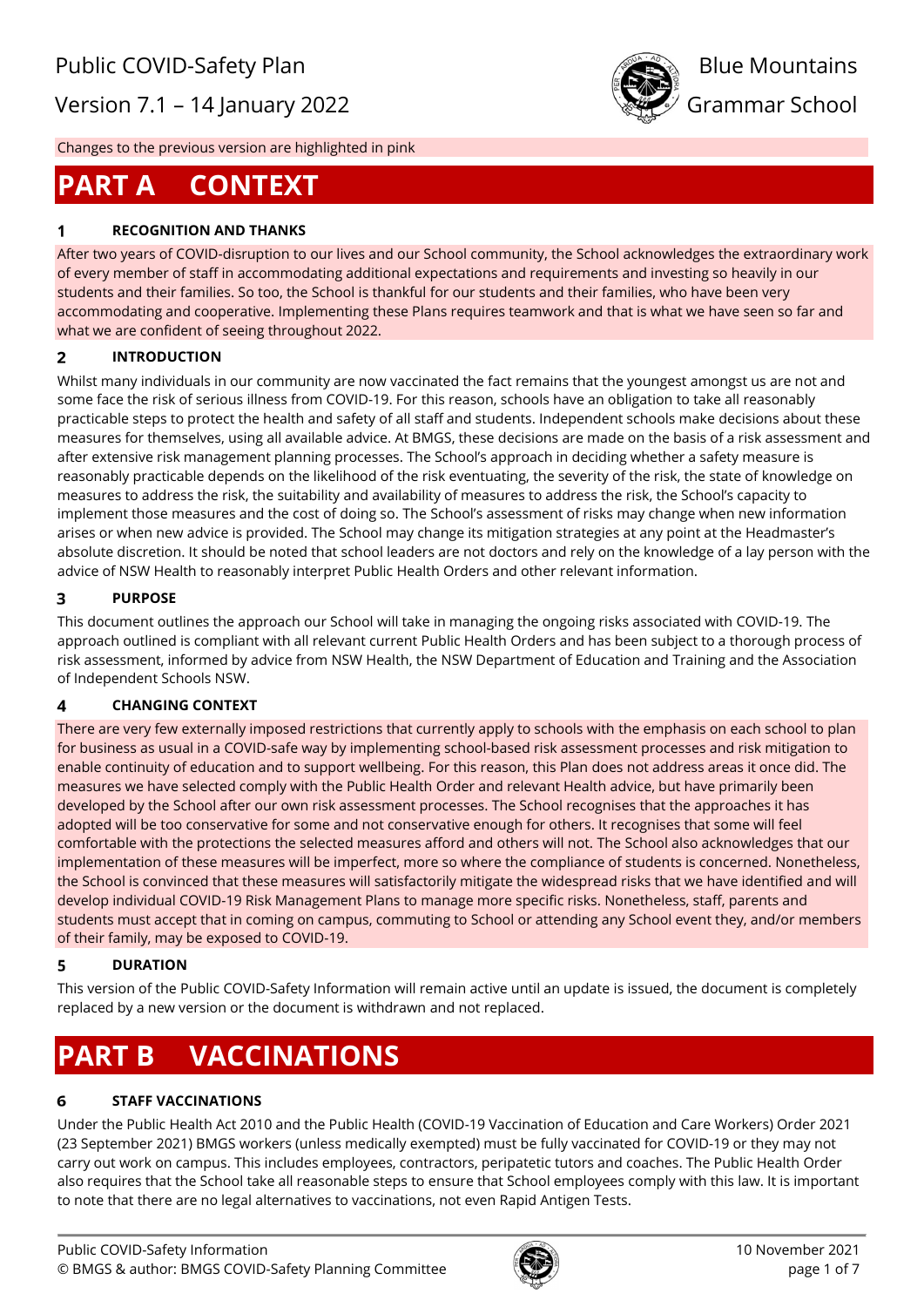#### $\overline{7}$ **STUDENT VACCINATIONS**

The School does not require its students to be vaccinated for COVID-19. NSW Health encourages, but has not mandated, the vaccination of young people.

Whilst parents cannot be required to provide vaccination status information about their children, schools may request it in the same way that they require information about other vaccinations. The School has elected not to do this unless required. Examples where this is required is where a student wishes to play ISA Sport. It may also be required where a student wishes to interact with other schools in any number of other ways or to attend certain excursion or sporting venues, or to attend certain campsites. In such cases, students (or parents on their behalf) who refrain from providing this information may not be granted access to the venue or program.

The School is unlikely to permit NSW Health, or any other provider, to operate a vaccination program on our campus. In the event that a vaccination program is implemented for children and/or young people on our School campus, informed consent will be sought from parents or carers before any vaccine is administered.

#### 8 **PARENT VACCINATIONS**

Parents are now permitted on site for certain events with or without vaccination. The School does not collect information in relation to the vaccination status of parents.

#### 9 **VISITOR VACCINATIONS**

The School does not exclude visitor, including parents, from campus on the basis of vaccination status.

#### 10 **VOLUNTEER VACCINATIONS**

Volunteers, including parent volunteers, are classified as 'workers' and so must provide evidence of full COVID-19 vaccination. Individual volunteers will be advised how they might provide an appropriate type of evidence if relevant.

# **PART C MONITORING FOR COVID**

#### 11 **COVID-LIKE SYMPTOMS**

Students with even the mildest cold or flu like symptoms are expected to stay home and be tested for COVID-19.

## 11.1 Underlying Conditions

Any person with an underlying illness that gives rise to COVID symptoms must provide the School with a doctor's certificate that describes the symptoms and assures the School the symptoms are not evidence of COVID-19 or any other transmissible infection.

# 11.2 Obvious Symptoms

Students presenting with any cold or flu like symptoms not related to a School-approved underlying condition will be immediately sent to sickbay and isolated in a separate room/space until they are able to go home. Parents are asked to ensure that someone is available to pick up their child at short notice to reduce the risk to BMGS First Aid staff.

# 11.3 Prior to Returning to School

Prior to returning to School after an illness with COVID symptoms, students are required to:

- provide a copy of their negative COVID-19 test result; and/or
- provide a medical certificate that states they do not present a risk to others; or
- isolate for 7 days and be symptom free upon return.

Copies of negative COVID-19 Test results are to be given to one of our receptionists. Alternatively, families may provide copies of negative COVID-19 Test results via email to the relevant campus.

- Junior School Springwood [absencejss@bmgs.nsw.edu.au](mailto:absencejss@bmgs.nsw.edu.au)
- Junior School Wentworth Falls [absencejs@bmgs.nsw.edu.au](mailto:absencejs@bmgs.nsw.edu.au)
- Senior School [absencess@bmgs.nsw.edu.au](mailto:absencess@bmgs.nsw.edu.au)
- The following information must be included in the email
	- o Student Name
	- o Student Year Group (eg Year 3)
	- o Type of Test (RAHT or PCR)
	- o Date of Test
	- o Test Result

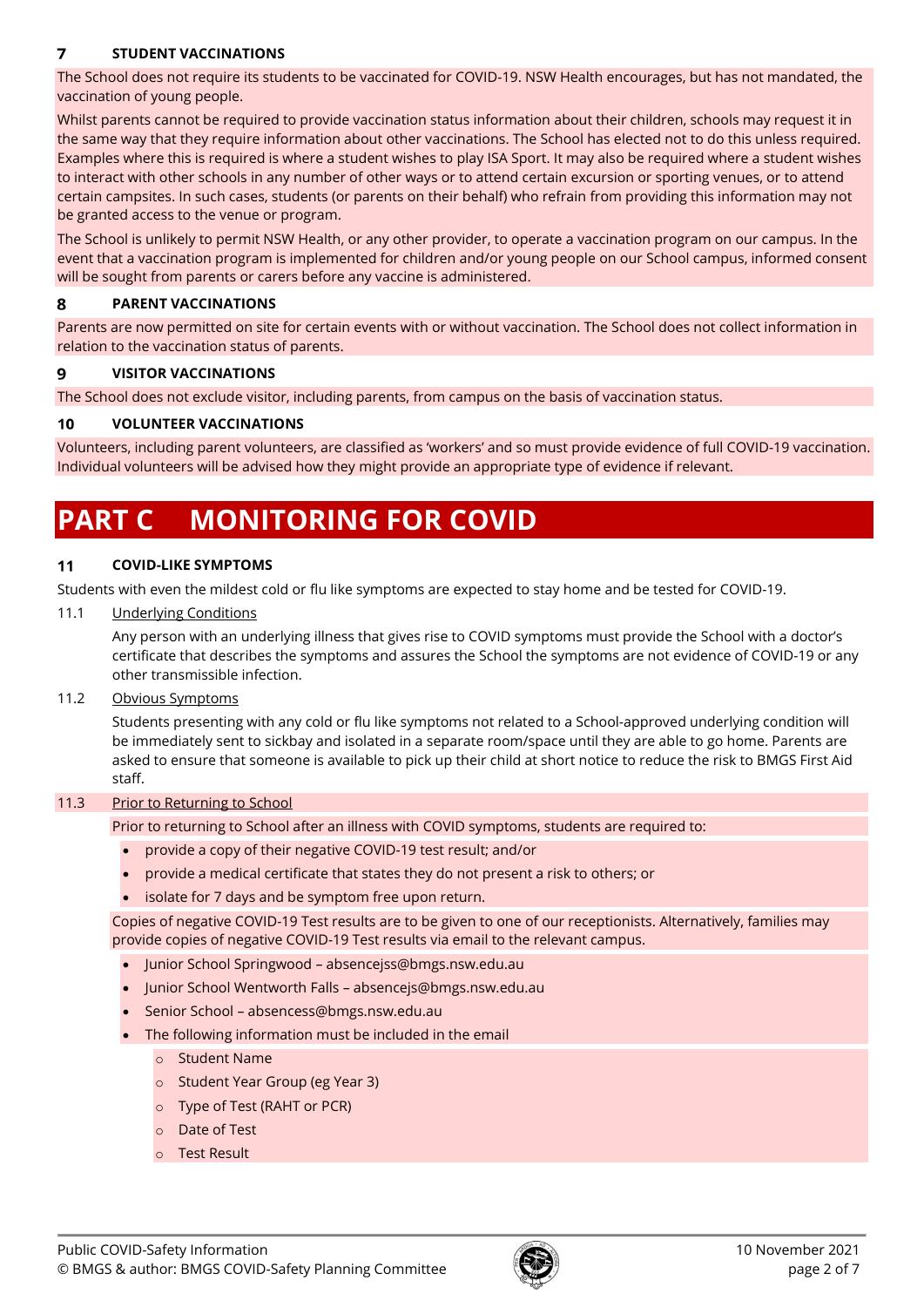Where a student provides a copy of a negative COVID-19 Test but continues to present with symptoms (e.g. where an individual experiences hay fever), they may be required to provide a medical certificate that demonstrates a noninfectious underlying condition.

#### **SURVEILLANCE TESTING**  $12$

All NSW schools are to be provided a supply of Rapid Antigen Home Test (RAHT) kits and are asked to establish a home surveillance testing regime for staff and students to occur twice a week, on Mondays and Wednesdays. BMGS will encourage staff and students to participate in the state-wide program of surveillance.

### 12.1 Distribution

Parents that elect to participate in the program of surveillance will be asked to come to either campus to collect a supply of RAHT kits for each student under their care.

### 12.2 Administration of RAHTs

School staff will not administer RAHTs to students. Kits will be sent home and they will be administered there.

## 12.3 Requirement to Report

The Public Health Order requires that when an individual tests positive to COVID-19, whether through a PCR or RAH test, it is reported to Service NSW and their school. It should be noted that these notifications are particularly critical if they impact school operations. Responsibility for these notifications lies with the individual. There is no expectation that schools will ask or follow up.

### 12.4 Reporting a Positive Test to the School

Where a student returns a positive test, parents are expected to email the relevant campus with the result.

- Junior School Springwood absenceiss@bmgs.nsw.edu.au
- Junior School Wentworth Falls [absencejs@bmgs.nsw.edu.au](mailto:absencejs@bmgs.nsw.edu.au)
- Senior School [absencess@bmgs.nsw.edu.au](mailto:absencess@bmgs.nsw.edu.au)
- The following information must be included in the email:
	- o Student Name
	- o Student Year Group (eg Year 3)
	- o Type of Test (RAHT or PCR)
	- Date of Test
	- o Test Result

## 12.5 What About Negative Test Results

There is no obligation to report negative test results in NSW.

#### $13$ **CONFIRMED CASE OF COVID-19**

## 13.1 The Individual's Responsibilities

Any student who tests positive to COVID-19, using a RAHT or receiving a PCR, is required to follow NSW Health requirements under the Public Health Order for testing positive and self-isolation. Currently, the requirement is to:

- report positive RAHTs to Service NSW;
- report any positive COVID test (PCR or RAHT) to the School;
- isolate for 7 days following the positive test;
- leave isolation after 7 days unless they have symptoms, including a sore throat, runny nose, cough or shortness of breath (note: if a person continues to have symptoms, they are only able to leave isolation after 7 days with a medical clearance);
- if there are symptoms after 7 days, then remain in isolation until 24 hours after symptoms have resolved;
- after the isolation period they can immediately return to School following the protocols below.

## Prior to Returning to School

Prior to returning to School after COVID, students are required to:

- provide a copy of a negative COVID-19 test result; and/or
- provide a medical certificate that states they do not present a risk to others; or
- isolate for 7 days and be symptom free upon return.

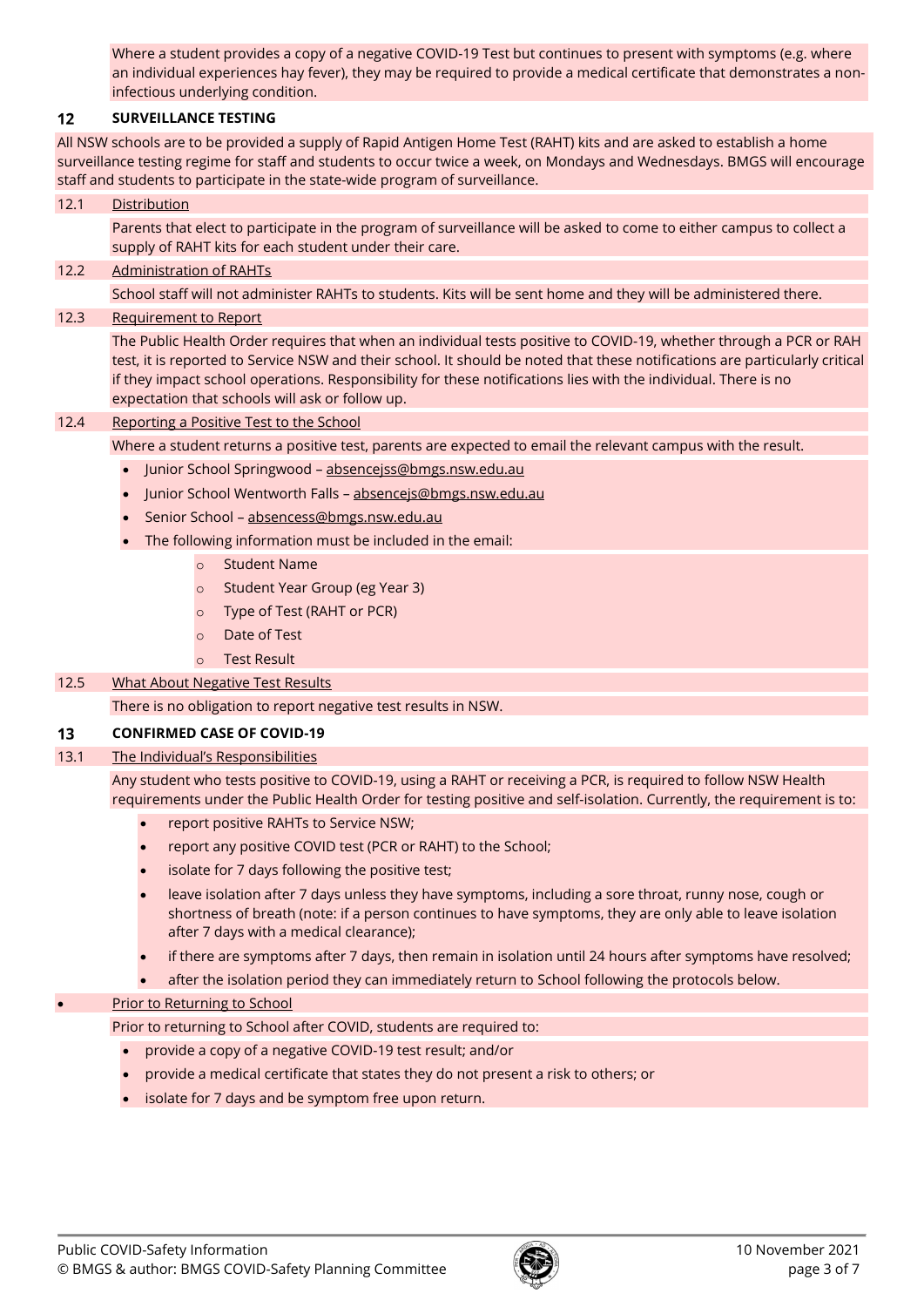Copies of negative COVID-19 Test results are to be given to one of our receptionists. Alternatively, families may provide copies of negative COVID-19 Test results via email to the relevant campus.

- Junior School Springwood [absencejss@bmgs.nsw.edu.au](mailto:absencejss@bmgs.nsw.edu.au)
- Junior School Wentworth Falls [absencejs@bmgs.nsw.edu.au](mailto:absencejs@bmgs.nsw.edu.au)
- Senior School [absencess@bmgs.nsw.edu.au](mailto:absencess@bmgs.nsw.edu.au)
- The following information must be included in the email
	- o Student Name
	- o Student Year Group (eg Year 3)
	- o Type of Test (RAHT or PCR)
	- o Date of Test
	- o Test Result

Where a student provides a copy of a negative COVID-19 Test but continues to present with symptoms (e.g. where an individual experiences hay fever), they may be required to provide a medical certificate that demonstrates a noninfectious underlying condition.

### 13.2 School Response to a Positive Case

Schools will no longer have to send cohorts home or undertake contact tracing. Instead, the School will send a communication to the relevant elements of their community alerting them that there has been a case and to monitor for symptoms and that they might have been exposed to the person in the two days prior to them becoming symptomatic or testing positive.

#### $14$ **HOUSEHOLD CONTACTS**

A household contact is a person who has not tested positive for COVID-19, but lives with someone who has. Unless exempted, household contacts are required by NSW Health to isolate for 7 days unless the person has previously tested positive to COVID and ended their isolation for this in the past 28 days.

# **PART D COMING ON CAMPUS**

#### 15 **PARENTS**

Whilst parents are asked to remain in or with their vehicle when dropping children off or picking up children, under certain circumstances parents (whether vaccinated or not) are now permitted on Campus. Up to two visitors per student are permitted on campus, in corridors and foyers, however not in classrooms to assist staff in settling students at the start of the school year. Please attend to the instructions of Heads of School for further information.

#### 16 **VISITORS**

Visitors on campus will be kept to a minimum other than to support essential school activities or student needs.

### 16.1 Volunteers

As workers, external providers and volunteers, including parent volunteers, are required to be fully vaccinated to support school operations or fulfil specific roles, such as helping with activities or conducting reading groups.

### 16.2 Other Visitors

All visitors will be required to sign both in and out at one of our receptions and are required to adhere to all COVID-19 Safety requirements.

### 16.3 Uniform Shop

Students and parents / carers can visit the uniform shop during normal operating hours or order by email or phone. When visiting the uniform shop in person:

- masks are to be worn inside the shop by any person 12 years of age and over and recommended for children under 12 years of age;
- Parents and carers must sign in via the School's Uniform Shop QR Code
- Uniform shop orders can be place by email and phone as follows.
- Orders may be placed by:
	- o calling the Uniform Shop Manager on (02) 4757 9004, or
	- o emailing [uniformshop@bmgs.nsw.edu.au](mailto:uniformshop@bmgs.nsw.edu.au)
- Orders will be processed when the shop is open.
- Orders can be collected from the any one of our Reception Areas.

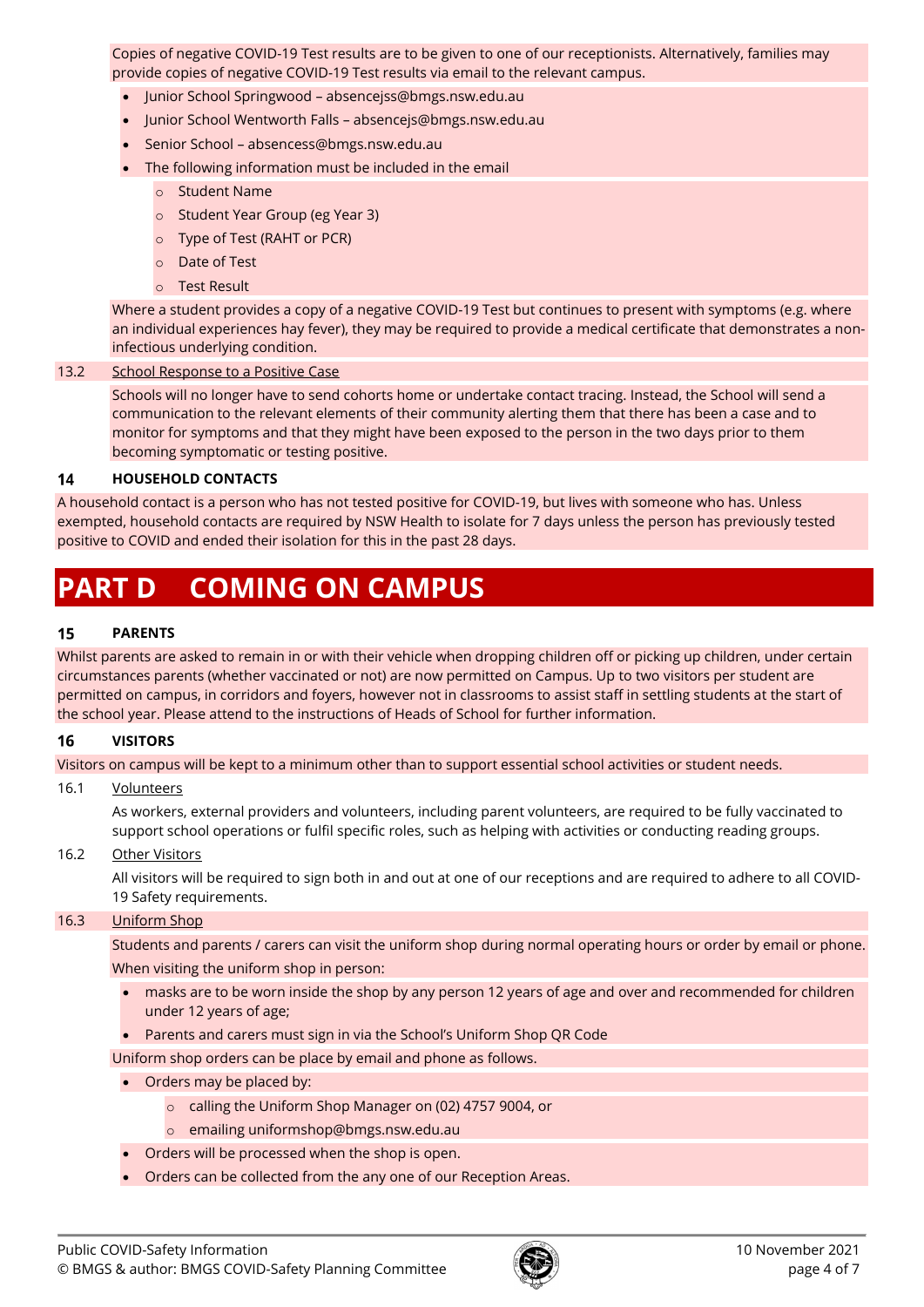# **PART E PERSONAL HYGEINE**

#### 17 **SOCIAL DISTANCING**

There are no restrictions to the number or density of people occupying a space or at gatherings. Nonetheless, all persons on campus are expected to:

- 17.1 avoid close personal contact (such as hugging and shaking hands);
- 17.2 ensure they provide a social distance of 1.5m between all adults and Senior School students;

Junior School students are to provide as much social distancing as possible.

#### 18 **FACE MASKS**

# 18.1 Senior School Students and Adults

All Senior School students (even if still 12 years old) and adults on campus are expected to:

- have a mask or face covering with them at all times.
- wear a mask or face covering whilst indoors whether alone or with other people.
- refit their mask immediately after the reason for its removal no longer applies.
- remove their mask only when required for safety, extreme physical exertion or eating and drinking.

Where a student is found not wearing a mask by a member of staff (even after eating or exercising) a reminder will be provided and the student supervised in fitting their mask. If this cannot be achieved, the student will be sent to the office and sent home.

# 18.2 Junior School Students

Appropriate face masks or face coverings are strongly recommended by NSW Government. Parents are asked to have a conversation with their child in relation to their expectations of their children whilst they are at School. Teachers and educators will suggest students wear masks and remind them to do so but will not insist.

# 18.3 Exemptions

The Headmaster may grant an employee or Senior School student an exemption to the requirement to wear a mask or face covering where that person has a formal medical exemption.

- Generally, evidence must be provided prior to coming on campus. For staff, this must be arranged the previous working day at the latest.
- Evidence must be in the form of:
	- $\circ$  a medical certificate or other written evidence signed by a registered health practitioner or a registered NDIS provider, or
	- o a statutory declaration by one of the student's parents.
- Evidence must demonstrate:
	- o that the person has an illness, condition or disability, and
	- $\circ$  the illness, condition or disability makes wearing a fitted face covering unsuitable, and
	- the person's name and place of residence.
- The School may impose conditions on the person's entry to the campus or their engagement with others whilst on campus.

#### **PERSONAL HYGIENE** 19

At the beginning of each lesson, students will be expected to publicly sanitise their hands. The School will continue to supply hand sanitiser in all learning spaces. Students are welcome to bring their own should they prefer to do so. In addition, all persons on campus are expected to:

- 19.1 wash their hands regularly and/or use hand sanitiser throughout the day;
- 19.2 cough or sneeze into their elbow; and
- 19.3 dispose of tissues and other personal use items immediately into the bin.

#### **EATING AND DRINKING** 20

- 20.1 Students on campus are required to:
	- not share food and drinks;
	- eat and drink outdoors wherever possible;
	- only eat with other people when outdoors.
- 20.2 Students are recommended to avoid using School bubblers but to bring their own water bottle with their name clearly marked and re-fill it at various locations around the School.

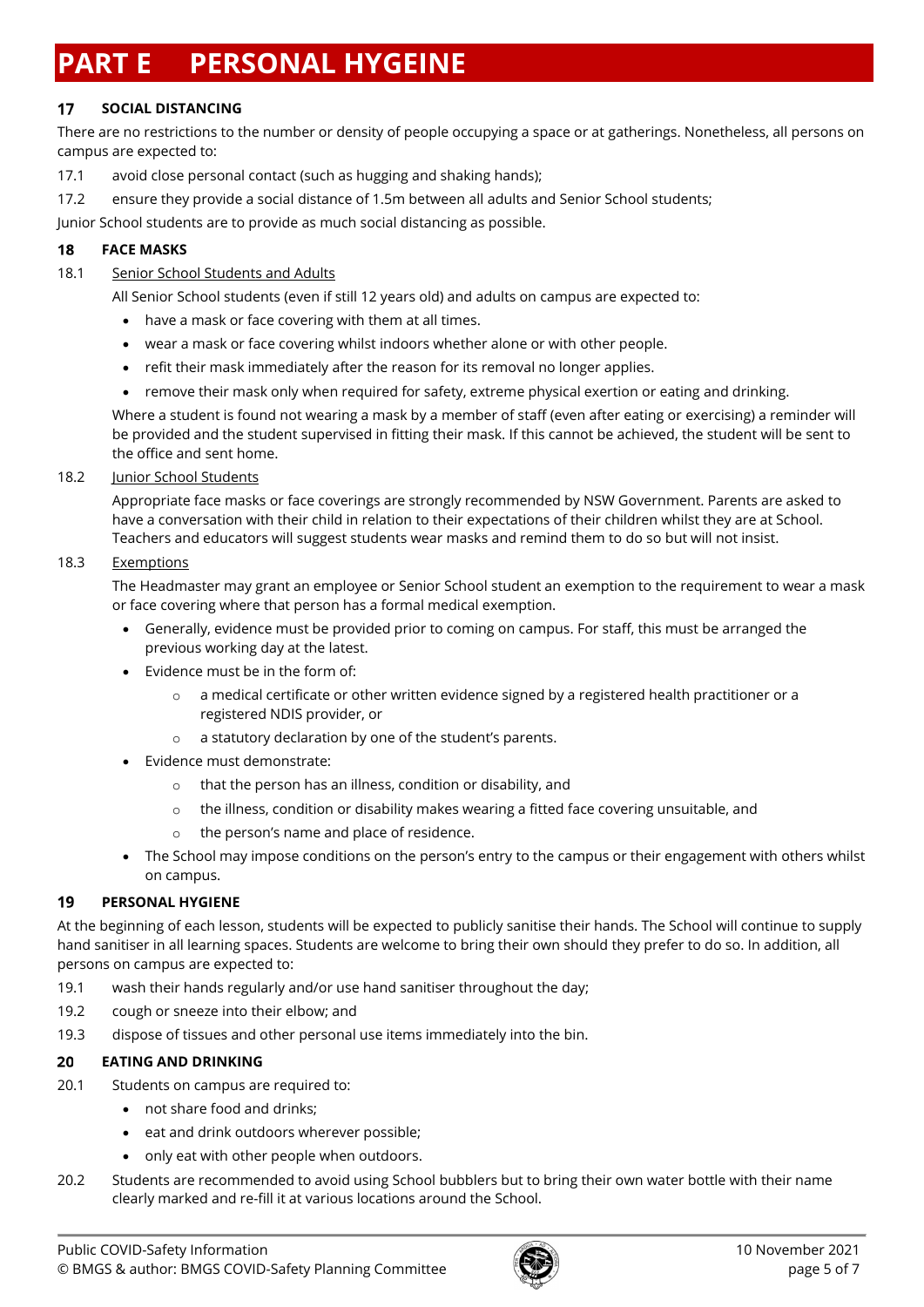#### $21$ **EQUIPMENT HYGIENE**

- 21.1 The School will sanitise all high touch surfaces each evening, after the school day concludes.
- 21.2 All frequently touched surfaces, door handles, light switches, handrails, School equipment used, desks and the tops of chairs will be disinfected:
	- at the beginning and at the conclusion of all Senior School lessons (students to clean with the resources placed in each space); and
	- if students move classrooms (teacher/educators to clean, with the assistance of students where possible, using the resources placed in each space).

#### 22 **ROOM VENTILATION**

Where possible, the School will take measures to maximise ventilation and airflow in rooms. This will make it more difficult and, in some cases, impossible to cool and heat classrooms. All students should dress appropriately based on the temperature. Where this will require a departure from the student dress code, permission will be provided by the Head of School.

# **PART F ACTIVITIES ON CAMPUS**

#### 23 **FACE-TO-FACE LEARNING AND COCURRICULAR ACTIVITIES**

Classroom learning activities will be designed to reduce physical interactions and enable appropriate social distancing. Higher risk activities, such as singing, will be undertaken subject to formal risk assessment processes that include a consideration of COVID-19 risk mitigation and the ratio of risk to 'reward'.

#### **ONLINE TEACHING AND LEARNING**  $24$

Throughout the first few months of 2022 there may be students temporarily kept at home for COVID-related reasons. Where sick, such students are encouraged to rest and recuperate. For those seeking to engage in learning the School will provide some content suitable for at-home learning.

## 24.1 Junior School

The nature of the provision of online learning for Junior School students temporarily learning from home for reasons relating to COVID will be determined by the age and capability of the students concerned. Teachers will consult with the Head of JS as necessary. As a general rule, teachers will provide work for students at home via Google Classroom or Class Dojo. They will ensure work provided for at-home learners is meaningful and reflects some of the content covered in class, though not the exact same content as being covered in class as on-line learning and face-to-face learning are very different for Junior School students.

## 24.2 Senior School

Senior School students temporarily learning from home for reasons relating to COVID will access all lesson content and resources via Google Classroom.

#### 25 **EXAMINATIONS AND ASSESSMENTS**

All aspects of the School's academic calendar will operate as normal, including Senior School examinations and other assessments. Should individual assessment tasks be modified to accommodate COVID-safe guidelines, students and parents will be notified well in advance and a 'no-disadvantage' test applied.

#### $26$ **PERIPATETIC MUSIC LESSONS**

Private Music lessons are permitted on campus after a COVID-19 risk mitigation lens has been applied to existing risk assessments.

- 26.1 Tutors will follow all COVID-Safety procedures that apply to staff and adults on site.
- 26.2 Tutors will take care in wiping down shared surfaces/instruments.
- 26.3 Students will sanitise their hands before and after using shared instruments.
- 26.4 Parents dropping off and collecting students will wait outside in their cars and not enter the PAC.

#### 27 **EXCURSIONS**

## 27.1 Orientation Activities

On-site transition, orientation and induction programs will take place. Parents and carers are able to attend but will be asked to comply with strict COVID-Safety requirements.

# 27.2 Inter-School Gatherings

Schools are permitted to interact with each other as long as mingling between students is well managed.

# 27.3 Out-of-school activities

Excursions, carnivals, field trips and camps are all permitted.